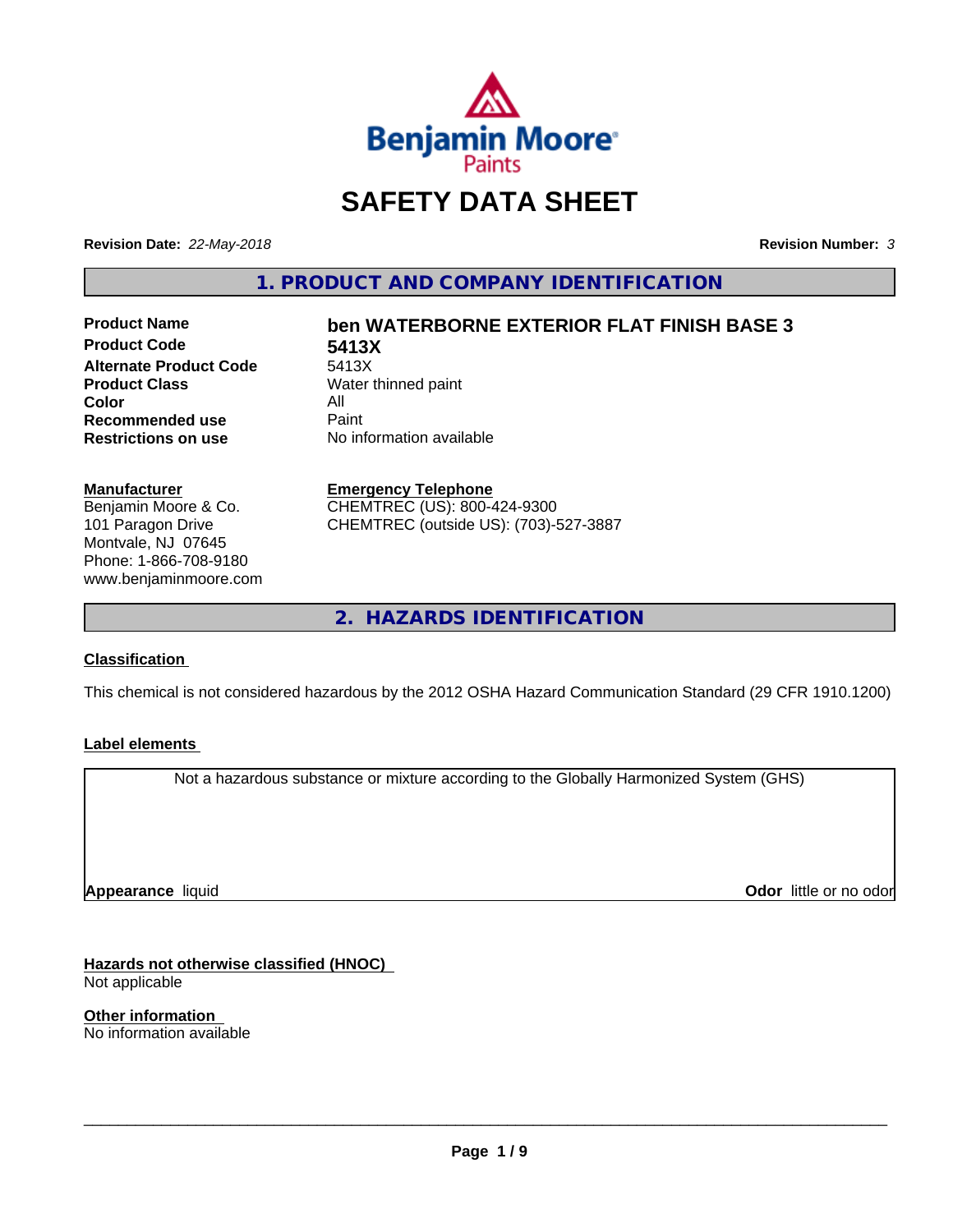## **3. COMPOSITION INFORMATION ON COMPONENTS**

\_\_\_\_\_\_\_\_\_\_\_\_\_\_\_\_\_\_\_\_\_\_\_\_\_\_\_\_\_\_\_\_\_\_\_\_\_\_\_\_\_\_\_\_\_\_\_\_\_\_\_\_\_\_\_\_\_\_\_\_\_\_\_\_\_\_\_\_\_\_\_\_\_\_\_\_\_\_\_\_\_\_\_\_\_\_\_\_\_\_\_\_\_

| Chemical name                   | CAS No.    | Weight-% |
|---------------------------------|------------|----------|
| Titanium dioxide                | 13463-67-7 |          |
| Diatomaceous earth              | 61790-53-2 |          |
| Sodium C14-C16 olefin sulfonate | 68439-57-6 | v.J      |

|                                                  | 4. FIRST AID MEASURES                                                                                    |
|--------------------------------------------------|----------------------------------------------------------------------------------------------------------|
| <b>General Advice</b>                            | No hazards which require special first aid measures.                                                     |
| <b>Eye Contact</b>                               | Rinse thoroughly with plenty of water for at least 15 minutes and consult a<br>physician.                |
| <b>Skin Contact</b>                              | Wash off immediately with soap and plenty of water while removing all<br>contaminated clothes and shoes. |
| <b>Inhalation</b>                                | Move to fresh air. If symptoms persist, call a physician.                                                |
| Ingestion                                        | Clean mouth with water and afterwards drink plenty of water. Consult a physician<br>if necessary.        |
| <b>Most Important</b><br><b>Symptoms/Effects</b> | None known.                                                                                              |
| <b>Notes To Physician</b>                        | Treat symptomatically.                                                                                   |

**5. FIRE-FIGHTING MEASURES**

| <b>Suitable Extinguishing Media</b>                                              | Use extinguishing measures that are appropriate to local<br>circumstances and the surrounding environment.                                   |  |  |
|----------------------------------------------------------------------------------|----------------------------------------------------------------------------------------------------------------------------------------------|--|--|
| <b>Protective Equipment And Precautions For</b><br><b>Firefighters</b>           | As in any fire, wear self-contained breathing apparatus<br>pressure-demand, MSHA/NIOSH (approved or equivalent)<br>and full protective gear. |  |  |
| <b>Specific Hazards Arising From The Chemical</b>                                | Closed containers may rupture if exposed to fire or<br>extreme heat.                                                                         |  |  |
| <b>Sensitivity To Mechanical Impact</b>                                          | No.                                                                                                                                          |  |  |
| <b>Sensitivity To Static Discharge</b>                                           | No.                                                                                                                                          |  |  |
| <b>Flash Point Data</b><br>Flash Point (°F)<br>Flash Point (°C)<br><b>Method</b> | Not applicable<br>Not applicable<br>Not applicable                                                                                           |  |  |
| <b>Flammability Limits In Air</b>                                                |                                                                                                                                              |  |  |
| Lower flammability limit:                                                        | Not applicable                                                                                                                               |  |  |
|                                                                                  |                                                                                                                                              |  |  |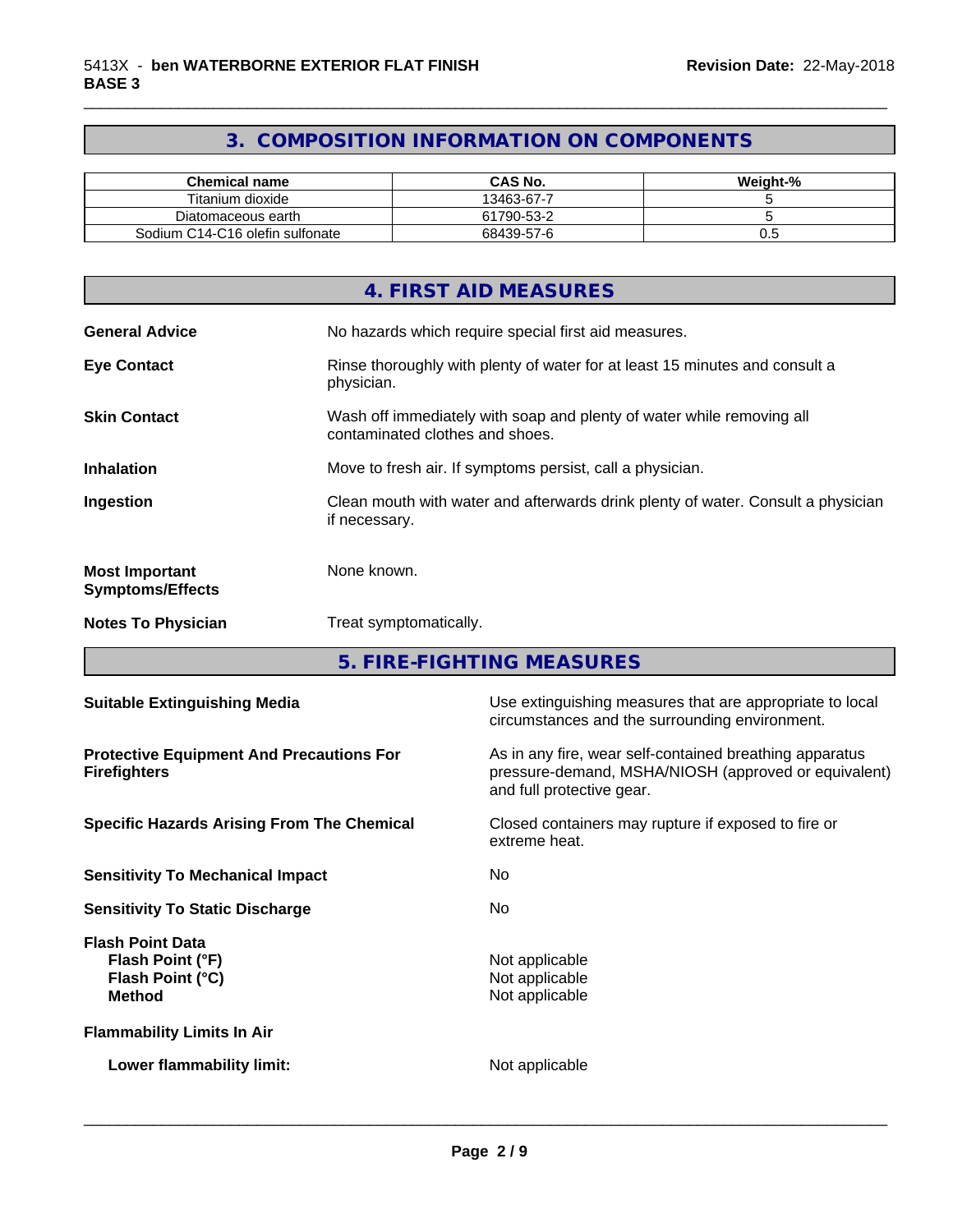| <b>Upper flammability limit:</b>         |           |                        | Not applicable        |                                |  |  |
|------------------------------------------|-----------|------------------------|-----------------------|--------------------------------|--|--|
| NFPA                                     | Health: 1 | <b>Flammability: 0</b> | <b>Instability: 0</b> | <b>Special: Not Applicable</b> |  |  |
| <b>NFPA Legend</b><br>0 - Not Hazardous. |           |                        |                       |                                |  |  |

\_\_\_\_\_\_\_\_\_\_\_\_\_\_\_\_\_\_\_\_\_\_\_\_\_\_\_\_\_\_\_\_\_\_\_\_\_\_\_\_\_\_\_\_\_\_\_\_\_\_\_\_\_\_\_\_\_\_\_\_\_\_\_\_\_\_\_\_\_\_\_\_\_\_\_\_\_\_\_\_\_\_\_\_\_\_\_\_\_\_\_\_\_

- 0 Not Hazardous
- 1 Slightly
- 2 Moderate
- 3 High
- 4 Severe

*The ratings assigned are only suggested ratings, the contractor/employer has ultimate responsibilities for NFPA ratings where this system is used.*

*Additional information regarding the NFPA rating system is available from the National Fire Protection Agency (NFPA) at www.nfpa.org.*

## **6. ACCIDENTAL RELEASE MEASURES**

| <b>Personal Precautions</b>      | Avoid contact with skin, eyes and clothing. Ensure adequate ventilation.                                                                                                         |  |  |
|----------------------------------|----------------------------------------------------------------------------------------------------------------------------------------------------------------------------------|--|--|
| <b>Other Information</b>         | Prevent further leakage or spillage if safe to do so.                                                                                                                            |  |  |
| <b>Environmental precautions</b> | See Section 12 for additional Ecological Information.                                                                                                                            |  |  |
| <b>Methods for Cleaning Up</b>   | Soak up with inert absorbent material. Sweep up and shovel into suitable<br>containers for disposal.                                                                             |  |  |
|                                  | 7. HANDLING AND STORAGE                                                                                                                                                          |  |  |
| <b>Handling</b>                  | Avoid contact with skin, eyes and clothing. Avoid breathing vapors, spray mists or<br>sanding dust. In case of insufficient ventilation, wear suitable respiratory<br>equipment. |  |  |
| <b>Storage</b>                   | Keep container tightly closed. Keep out of the reach of children.                                                                                                                |  |  |

**Incompatible Materials** No information available

**8. EXPOSURE CONTROLS/PERSONAL PROTECTION**

#### **Exposure Limits**

| <b>Chemical name</b> | ACGIH TLV         | OSHA PEL              |
|----------------------|-------------------|-----------------------|
| Titanium dioxide     | 10 mg/m $3$ - TWA | 15 mg/m $3$ - TWA     |
| Diatomaceous earth   | N/E               |                       |
|                      |                   | ∙ TWA<br>20 mppcf - T |

#### **Legend**

ACGIH - American Conference of Governmental Industrial Hygienists Exposure Limits OSHA - Occupational Safety & Health Administration Exposure Limits N/E - Not Established

**Engineering Measures** Ensure adequate ventilation, especially in confined areas.

 $\overline{\phantom{a}}$  ,  $\overline{\phantom{a}}$  ,  $\overline{\phantom{a}}$  ,  $\overline{\phantom{a}}$  ,  $\overline{\phantom{a}}$  ,  $\overline{\phantom{a}}$  ,  $\overline{\phantom{a}}$  ,  $\overline{\phantom{a}}$  ,  $\overline{\phantom{a}}$  ,  $\overline{\phantom{a}}$  ,  $\overline{\phantom{a}}$  ,  $\overline{\phantom{a}}$  ,  $\overline{\phantom{a}}$  ,  $\overline{\phantom{a}}$  ,  $\overline{\phantom{a}}$  ,  $\overline{\phantom{a}}$ 

**Personal Protective Equipment**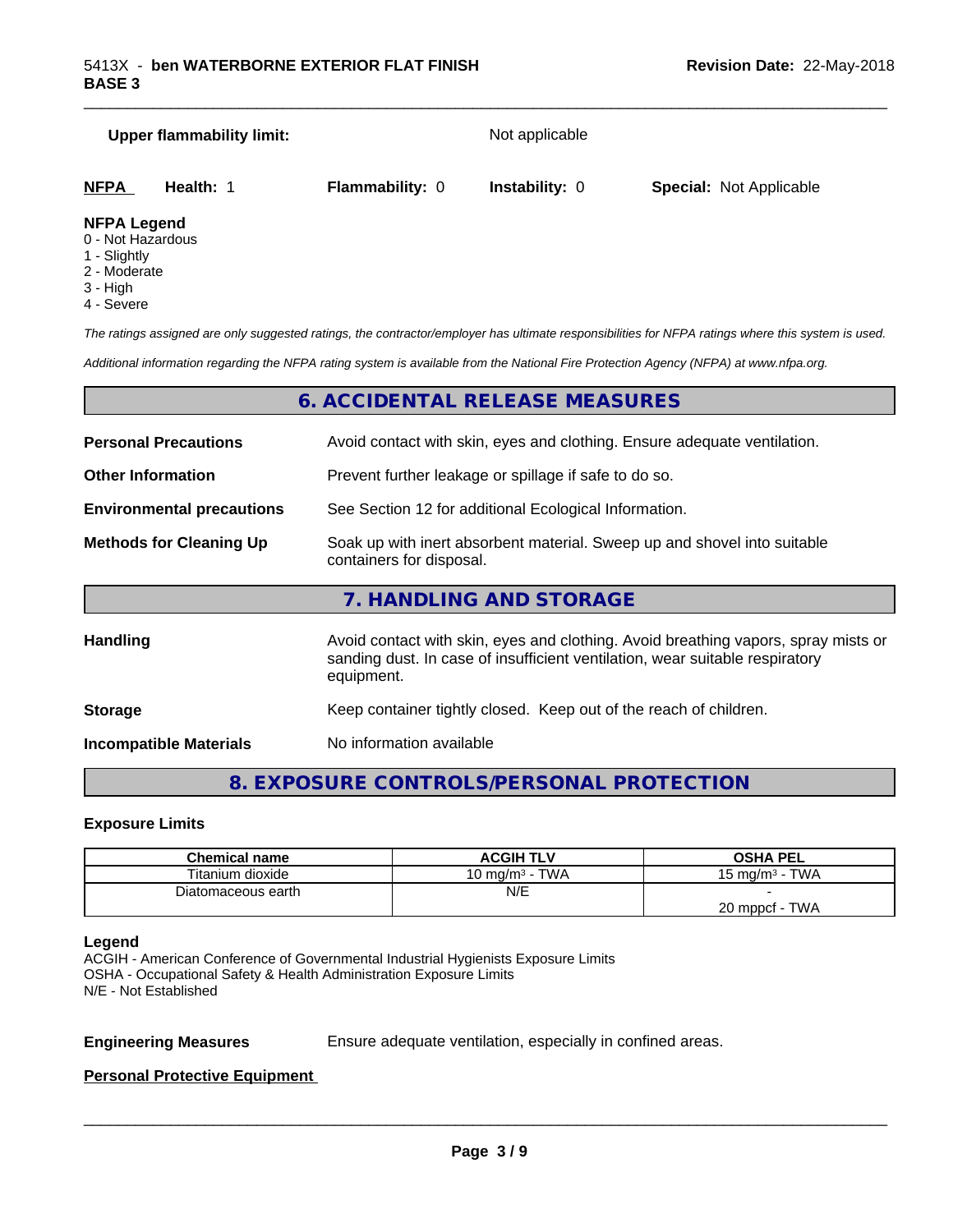| <b>Eye/Face Protection</b>    | Safety glasses with side-shields.                                        |
|-------------------------------|--------------------------------------------------------------------------|
| <b>Skin Protection</b>        | Protective gloves and impervious clothing.                               |
| <b>Respiratory Protection</b> | In case of insufficient ventilation wear suitable respiratory equipment. |
| <b>Hygiene Measures</b>       | Avoid contact with skin, eyes and clothing. Remove and wash contaminated |

## **9. PHYSICAL AND CHEMICAL PROPERTIES**

clothing before re-use. Wash thoroughly after handling.

**Appearance** liquid **Odor** little or no odor **Odor Threshold No information available No information available Density (Ibs/gal)** 10.5 - 10.9 **Specific Gravity** 1.25 - 1.31 **pH** No information available **Viscosity (cps)** No information available **Solubility(ies)** No information available **Water solubility Water solubility Water solubility Water solubility Water solubility Water solution Evaporation Rate No information available No information available Vapor pressure @20 °C (kPa)** No information available **Vapor density No information available Wt. % Solids** 45 - 55 **Vol. % Solids** 30 - 40 **Wt. % Volatiles** 45 - 55 **Vol. % Volatiles** 60 - 70 **VOC Regulatory Limit (g/L)** < 50 **Boiling Point (°F)** 212 **Boiling Point**  $(^{\circ}C)$  100 **Freezing Point (°F)** 32 **Freezing Point (°C)** 0 **Flash Point (°F)**<br> **Flash Point (°C)**<br> **Flash Point (°C)**<br> **Point (°C) Flash Point (°C) Method** Not applicable **Flammability (solid, gas)** Not applicable **Upper flammability limit:** Not applicable **Lower flammability limit:** Not applicable **Autoignition Temperature (°F)** No information available **Autoignition Temperature (°C)** No information available **Decomposition Temperature (°F)**<br> **Decomposition Temperature (°C)**<br>
No information available **Decomposition Temperature (°C)**<br>Partition coefficient

**No information available** 

\_\_\_\_\_\_\_\_\_\_\_\_\_\_\_\_\_\_\_\_\_\_\_\_\_\_\_\_\_\_\_\_\_\_\_\_\_\_\_\_\_\_\_\_\_\_\_\_\_\_\_\_\_\_\_\_\_\_\_\_\_\_\_\_\_\_\_\_\_\_\_\_\_\_\_\_\_\_\_\_\_\_\_\_\_\_\_\_\_\_\_\_\_

## **10. STABILITY AND REACTIVITY**

| <b>Reactivity</b>             | Not Applicable                           |
|-------------------------------|------------------------------------------|
| <b>Chemical Stability</b>     | Stable under normal conditions.          |
| <b>Conditions to avoid</b>    | Prevent from freezing.                   |
| <b>Incompatible Materials</b> | No materials to be especially mentioned. |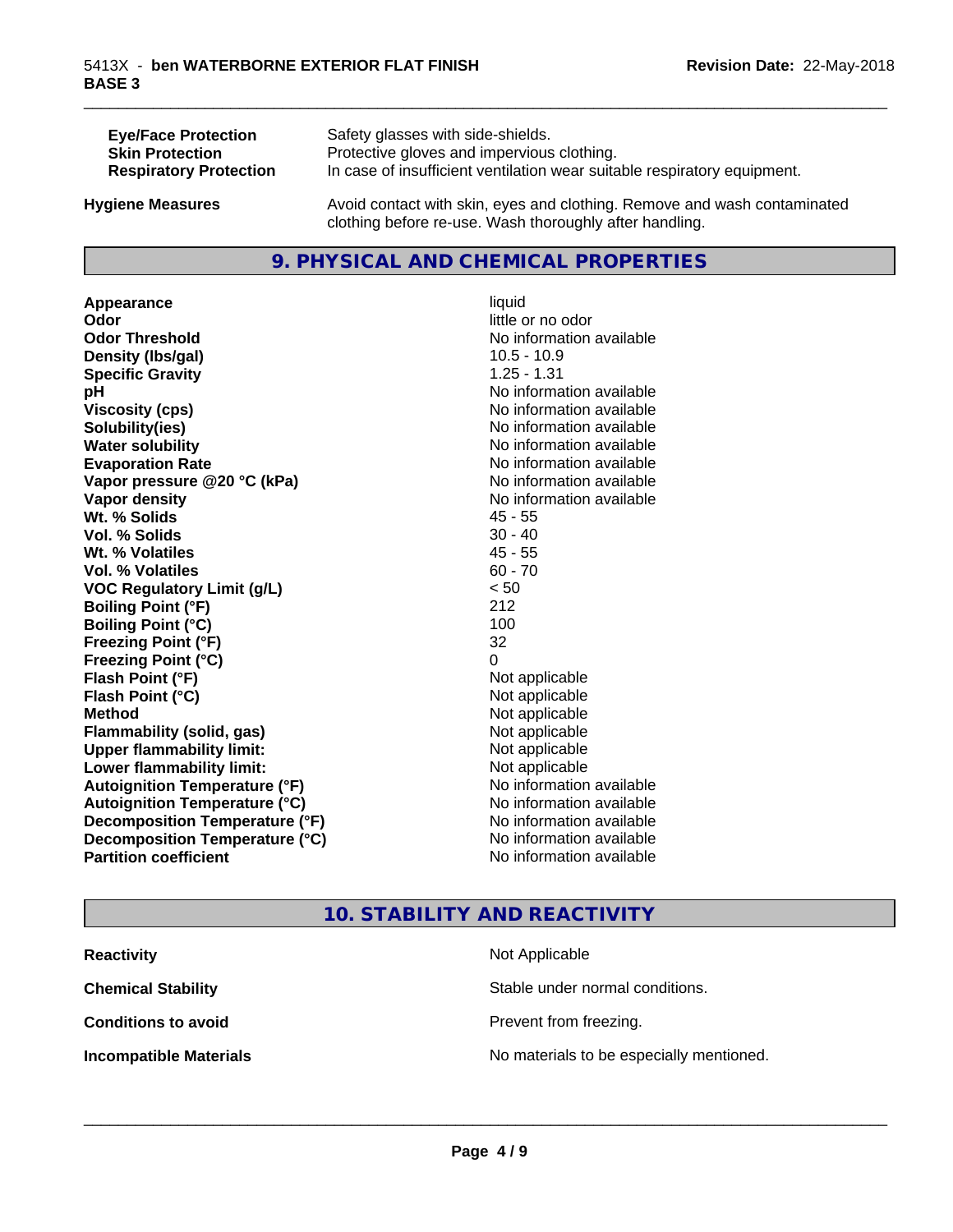| <b>Hazardous Decomposition Products</b>                                                                                                                                                                                                                                                                                                                                        | None under normal use.                                                                                                                                                                                                                                                                                                                                                                                                                                                                                                                                                           |
|--------------------------------------------------------------------------------------------------------------------------------------------------------------------------------------------------------------------------------------------------------------------------------------------------------------------------------------------------------------------------------|----------------------------------------------------------------------------------------------------------------------------------------------------------------------------------------------------------------------------------------------------------------------------------------------------------------------------------------------------------------------------------------------------------------------------------------------------------------------------------------------------------------------------------------------------------------------------------|
| Possibility of hazardous reactions                                                                                                                                                                                                                                                                                                                                             | None under normal conditions of use.                                                                                                                                                                                                                                                                                                                                                                                                                                                                                                                                             |
|                                                                                                                                                                                                                                                                                                                                                                                | 11. TOXICOLOGICAL INFORMATION                                                                                                                                                                                                                                                                                                                                                                                                                                                                                                                                                    |
| <b>Product Information</b>                                                                                                                                                                                                                                                                                                                                                     |                                                                                                                                                                                                                                                                                                                                                                                                                                                                                                                                                                                  |
| Information on likely routes of exposure                                                                                                                                                                                                                                                                                                                                       |                                                                                                                                                                                                                                                                                                                                                                                                                                                                                                                                                                                  |
| <b>Principal Routes of Exposure</b>                                                                                                                                                                                                                                                                                                                                            | Eye contact, skin contact and inhalation.                                                                                                                                                                                                                                                                                                                                                                                                                                                                                                                                        |
| <b>Acute Toxicity</b>                                                                                                                                                                                                                                                                                                                                                          |                                                                                                                                                                                                                                                                                                                                                                                                                                                                                                                                                                                  |
| <b>Product Information</b>                                                                                                                                                                                                                                                                                                                                                     | No information available                                                                                                                                                                                                                                                                                                                                                                                                                                                                                                                                                         |
|                                                                                                                                                                                                                                                                                                                                                                                | Symptoms related to the physical, chemical and toxicological characteristics                                                                                                                                                                                                                                                                                                                                                                                                                                                                                                     |
| <b>Symptoms</b>                                                                                                                                                                                                                                                                                                                                                                | No information available                                                                                                                                                                                                                                                                                                                                                                                                                                                                                                                                                         |
|                                                                                                                                                                                                                                                                                                                                                                                | Delayed and immediate effects as well as chronic effects from short and long-term exposure                                                                                                                                                                                                                                                                                                                                                                                                                                                                                       |
| Eye contact<br><b>Skin contact</b><br><b>Inhalation</b><br>Ingestion<br><b>Sensitization</b><br><b>Neurological Effects</b><br><b>Mutagenic Effects</b><br><b>Reproductive Effects</b><br><b>Developmental Effects</b><br><b>Target organ effects</b><br><b>STOT - single exposure</b><br><b>STOT - repeated exposure</b><br>Other adverse effects<br><b>Aspiration Hazard</b> | May cause slight irritation.<br>Substance may cause slight skin irritation. Prolonged or repeated contact may dry<br>skin and cause irritation.<br>May cause irritation of respiratory tract.<br>Ingestion may cause gastrointestinal irritation, nausea, vomiting and diarrhea.<br>No information available<br>No information available.<br>No information available.<br>No information available.<br>No information available.<br>No information available.<br>No information available.<br>No information available.<br>No information available.<br>No information available |
| <b>Numerical measures of toxicity</b>                                                                                                                                                                                                                                                                                                                                          |                                                                                                                                                                                                                                                                                                                                                                                                                                                                                                                                                                                  |
| <b>ATEmix (oral)</b>                                                                                                                                                                                                                                                                                                                                                           | 325641                                                                                                                                                                                                                                                                                                                                                                                                                                                                                                                                                                           |
| <b>Component Information</b>                                                                                                                                                                                                                                                                                                                                                   |                                                                                                                                                                                                                                                                                                                                                                                                                                                                                                                                                                                  |

Titanium dioxide LD50 Oral: > 10000 mg/kg (Rat)

#### **Carcinogenicity**

*The information below indicateswhether each agency has listed any ingredient as a carcinogen:.*

| <b>Chemical</b><br>name        | <b>IARC</b>                    | <b>NTP</b> | <b>OCUA</b><br>שאט |
|--------------------------------|--------------------------------|------------|--------------------|
|                                | . .<br>2B<br>Human<br>Possible |            | Listed<br>____     |
| .<br>dioxide<br><b>itanium</b> | Carcinogen                     |            |                    |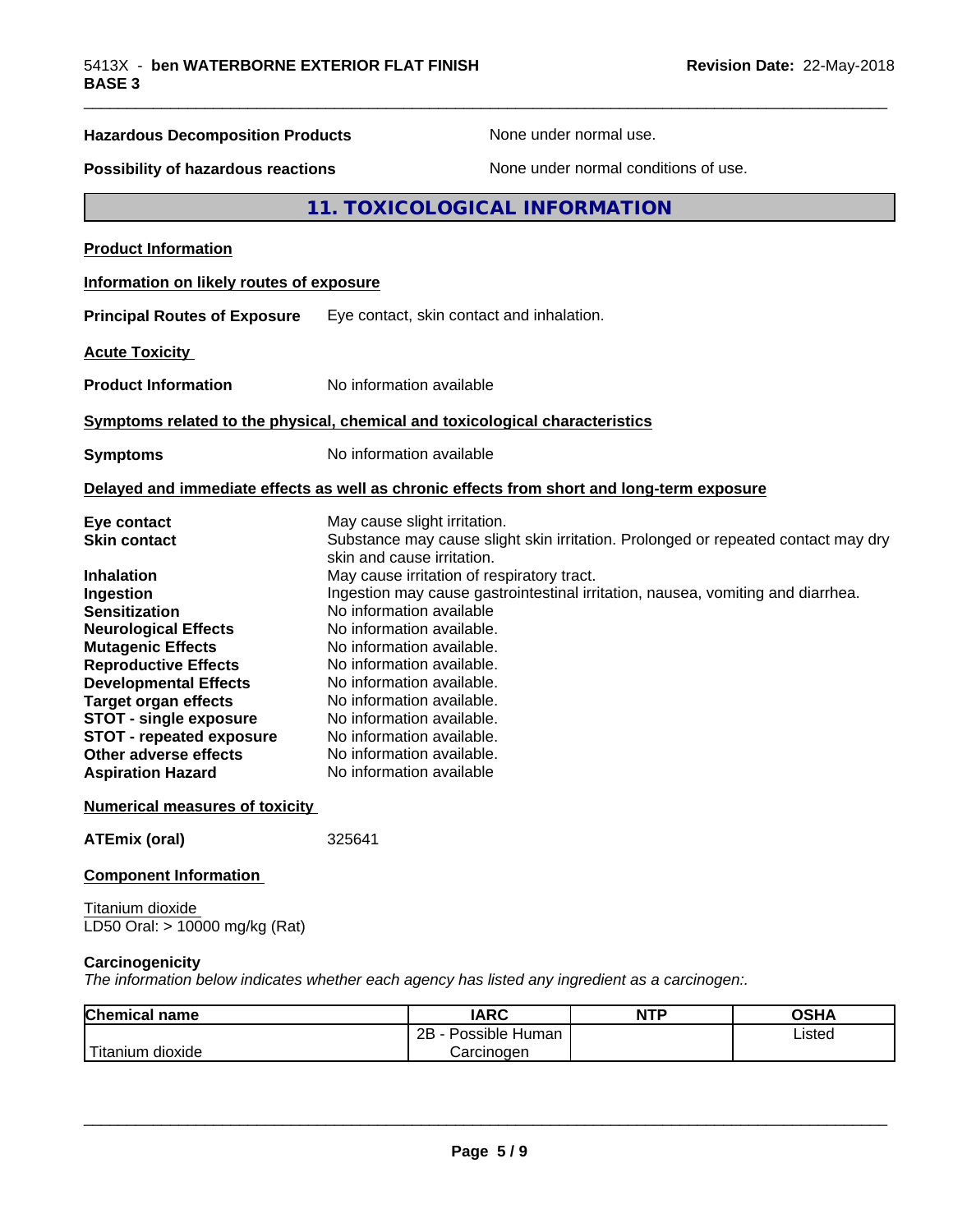• Although IARC has classified titanium dioxide as possibly carcinogenic to humans (2B), their summary concludes: "No significant exposure to titanium dioxide is thought to occur during the use of products in which titanium dioxide is bound to other materials, such as paint."

\_\_\_\_\_\_\_\_\_\_\_\_\_\_\_\_\_\_\_\_\_\_\_\_\_\_\_\_\_\_\_\_\_\_\_\_\_\_\_\_\_\_\_\_\_\_\_\_\_\_\_\_\_\_\_\_\_\_\_\_\_\_\_\_\_\_\_\_\_\_\_\_\_\_\_\_\_\_\_\_\_\_\_\_\_\_\_\_\_\_\_\_\_

#### **Legend**

IARC - International Agency for Research on Cancer NTP - National Toxicity Program OSHA - Occupational Safety & Health Administration

**12. ECOLOGICAL INFORMATION**

## **Ecotoxicity Effects**

The environmental impact of this product has not been fully investigated.

## **Product Information**

#### **Acute Toxicity to Fish**

No information available

#### **Acute Toxicity to Aquatic Invertebrates**

No information available

#### **Acute Toxicity to Aquatic Plants**

No information available

#### **Persistence / Degradability**

No information available.

#### **Bioaccumulation**

No information available.

#### **Mobility in Environmental Media**

No information available.

#### **Ozone**

No information available

## **Component Information**

#### **Acute Toxicity to Fish**

Titanium dioxide  $LC50:$  > 1000 mg/L (Fathead Minnow - 96 hr.)

## **Acute Toxicity to Aquatic Invertebrates**

No information available

#### **Acute Toxicity to Aquatic Plants**

No information available

**13. DISPOSAL CONSIDERATIONS**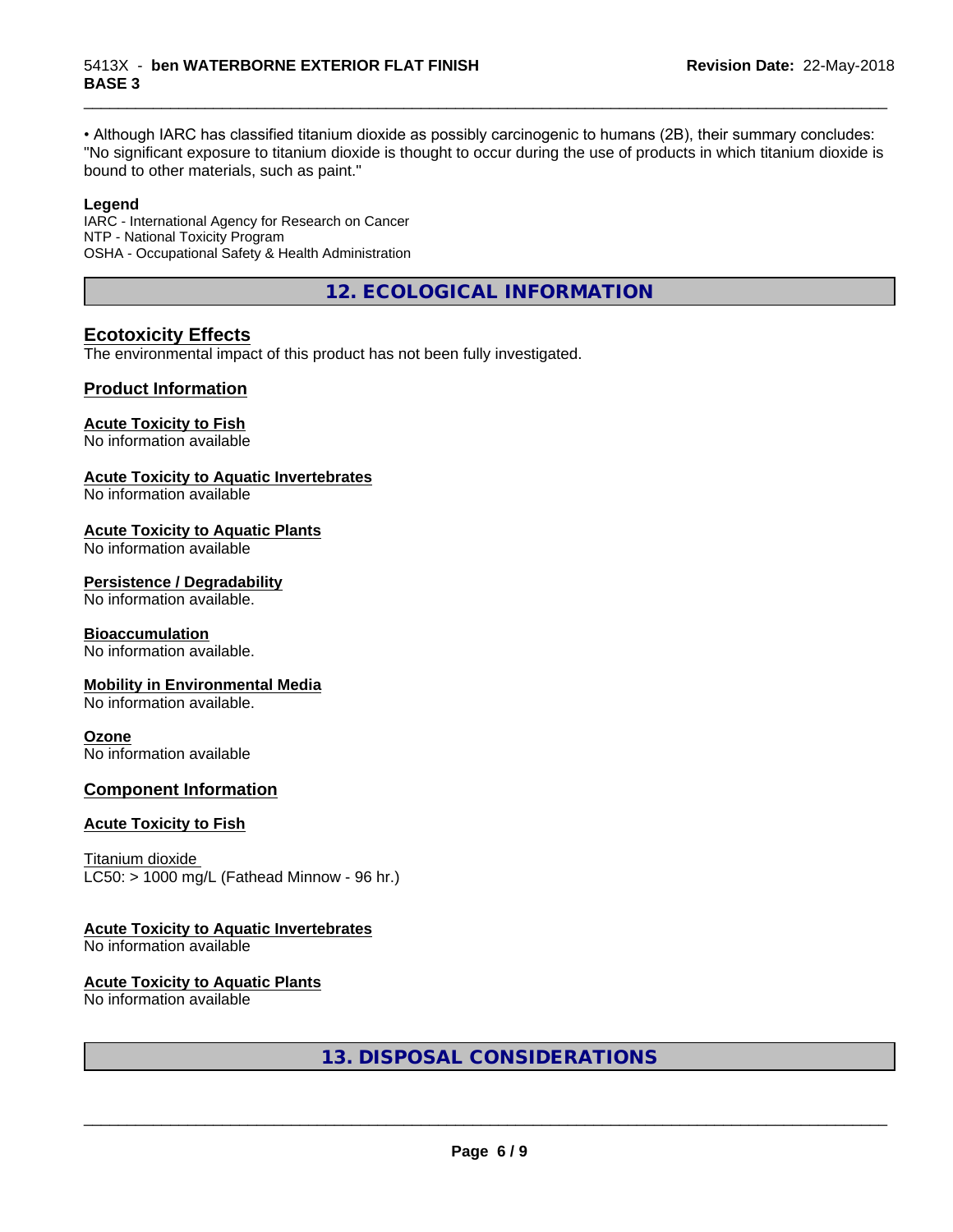| <b>Waste Disposal Method</b> | Dispose of in accordance with federal, state, and local regulations. Local<br>requirements may vary, consult your sanitation department or state-designated<br>environmental protection agency for more disposal options. |
|------------------------------|---------------------------------------------------------------------------------------------------------------------------------------------------------------------------------------------------------------------------|
|                              | 14. TRANSPORT INFORMATION                                                                                                                                                                                                 |
| <b>DOT</b>                   | Not regulated                                                                                                                                                                                                             |
| <b>ICAO / IATA</b>           | Not regulated                                                                                                                                                                                                             |
| <b>IMDG / IMO</b>            | Not regulated                                                                                                                                                                                                             |
|                              | <b>15. REGULATORY INFORMATION</b>                                                                                                                                                                                         |

\_\_\_\_\_\_\_\_\_\_\_\_\_\_\_\_\_\_\_\_\_\_\_\_\_\_\_\_\_\_\_\_\_\_\_\_\_\_\_\_\_\_\_\_\_\_\_\_\_\_\_\_\_\_\_\_\_\_\_\_\_\_\_\_\_\_\_\_\_\_\_\_\_\_\_\_\_\_\_\_\_\_\_\_\_\_\_\_\_\_\_\_\_

## **International Inventories**

| <b>TSCA: United States</b> | Yes - All components are listed or exempt. |
|----------------------------|--------------------------------------------|
| <b>DSL: Canada</b>         | Yes - All components are listed or exempt. |

## **Federal Regulations**

#### **SARA 311/312 hazardous categorization**

| Acute health hazard               | No. |
|-----------------------------------|-----|
| Chronic Health Hazard             | Nο  |
| Fire hazard                       | No. |
| Sudden release of pressure hazard | Nο  |
| Reactive Hazard                   | Nο  |

#### **SARA 313**

Section 313 of Title III of the Superfund Amendments and Reauthorization Act of 1986 (SARA). This product contains a chemical or chemicals which are subject to the reporting requirements of the Act and Title 40 of the Code of Federal Regulations, Part 372:

*None*

**Clean Air Act,Section 112 Hazardous Air Pollutants (HAPs) (see 40 CFR 61)**

This product contains the following HAPs:

*None*

## **US State Regulations**

**California Proposition 65**

**AVIMARNING:** Cancer and Reproductive Harm– www.P65warnings.ca.gov

#### **State Right-to-Know**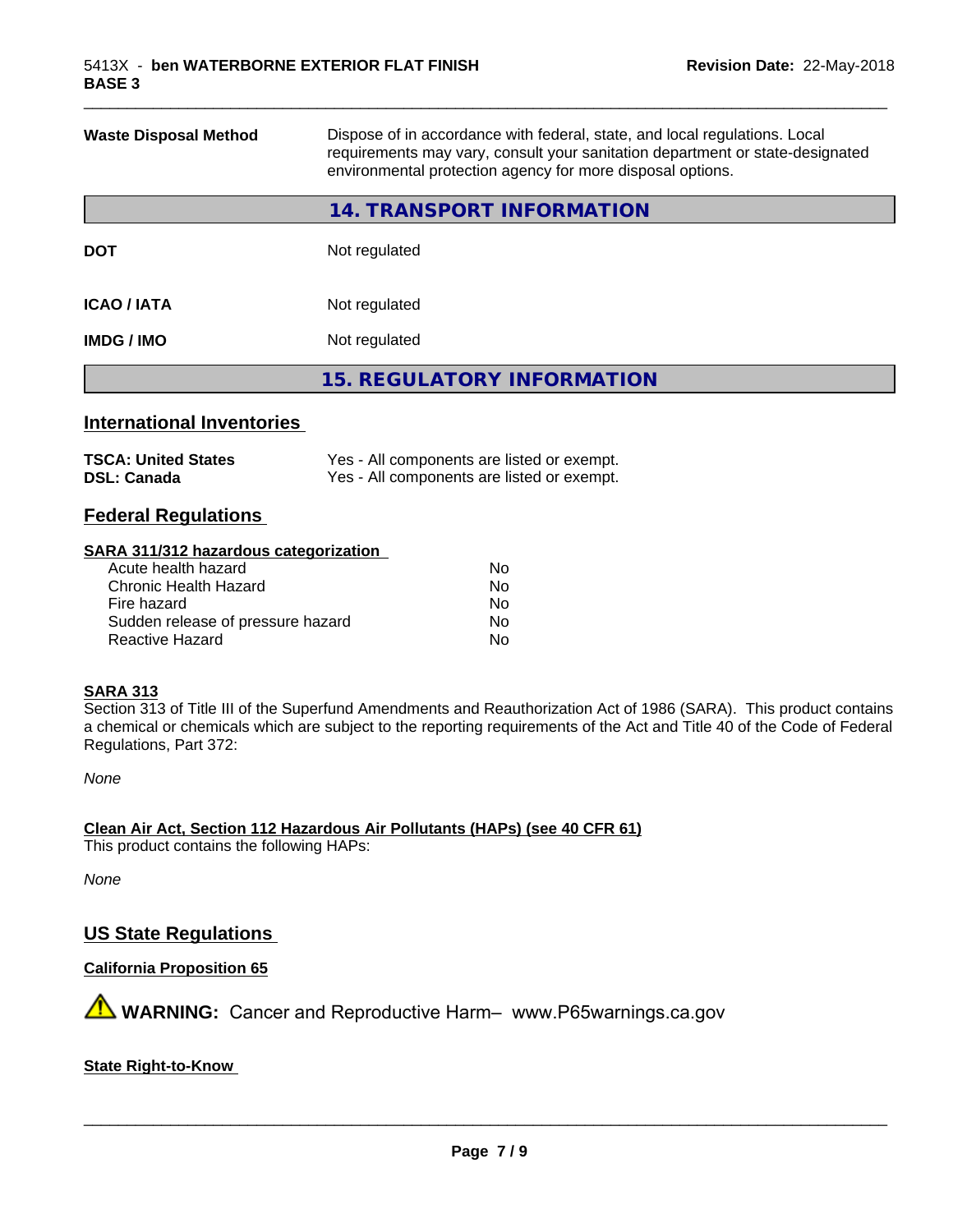| Chemical<br><b>name</b> | - -<br><b>Massachusetts</b> | . Jersev<br>New | Pennsvlvania |
|-------------------------|-----------------------------|-----------------|--------------|
| dioxide<br>l itanıum    |                             |                 |              |
| earth<br>Diatomaceous   |                             |                 |              |

#### **Legend**

X - Listed

## **16. OTHER INFORMATION**

| HMIS |  |
|------|--|
|------|--|

**Health: 1 Flammability: 0 Reactivity: 0 PPE: -**

\_\_\_\_\_\_\_\_\_\_\_\_\_\_\_\_\_\_\_\_\_\_\_\_\_\_\_\_\_\_\_\_\_\_\_\_\_\_\_\_\_\_\_\_\_\_\_\_\_\_\_\_\_\_\_\_\_\_\_\_\_\_\_\_\_\_\_\_\_\_\_\_\_\_\_\_\_\_\_\_\_\_\_\_\_\_\_\_\_\_\_\_\_

#### **HMIS Legend**

- 0 Minimal Hazard
- 1 Slight Hazard
- 2 Moderate Hazard
- 3 Serious Hazard
- 4 Severe Hazard
- \* Chronic Hazard

X - Consult your supervisor or S.O.P. for "Special" handling instructions.

*Note: The PPE rating has intentionally been left blank. Choose appropriate PPE that will protect employees from the hazards the material will present under the actual normal conditions of use.*

*Caution: HMISÒ ratings are based on a 0-4 rating scale, with 0 representing minimal hazards or risks, and 4 representing significant hazards or risks. Although HMISÒ ratings are not required on MSDSs under 29 CFR 1910.1200, the preparer, has chosen to provide them. HMISÒ ratings are to be used only in conjunction with a fully implemented HMISÒ program by workers who have received appropriate HMISÒ training. HMISÒ is a registered trade and service mark of the NPCA. HMISÒ materials may be purchased exclusively from J. J. Keller (800) 327-6868.*

 **WARNING!** If you scrape, sand, or remove old paint, you may release lead dust. LEAD IS TOXIC. EXPOSURE TO LEAD DUST CAN CAUSE SERIOUS ILLNESS, SUCH AS BRAIN DAMAGE, ESPECIALLY IN CHILDREN. PREGNANT WOMEN SHOULD ALSO AVOID EXPOSURE.Wear a NIOSH approved respirator to control lead exposure. Clean up carefully with a HEPA vacuum and a wet mop. Before you start, find out how to protect yourself and your family by contacting the National Lead Information Hotline at 1-800-424-LEAD or log on to www.epa.gov/lead.

| <b>Prepared By</b>      | <b>Product Stewardship Department</b><br>Benjamin Moore & Co.<br>101 Paragon Drive<br>Montvale, NJ 07645<br>800-225-5554 |
|-------------------------|--------------------------------------------------------------------------------------------------------------------------|
| <b>Revision Date:</b>   | 22-May-2018                                                                                                              |
| <b>Revision Summary</b> | Not available                                                                                                            |

Disclaimer

The information contained herein is presented in good faith and believed to be accurate as of the effective date shown above. This information is furnished without warranty of any kind. Employers should use this information only as a **supplement to other information gathered by them and must make independent determination of suitability and** completeness of information from all sources to assure proper use of these materials and the safety and health of employees. Any use of this data and information must be determined by the user to be in accordance with applicable **federal, provincial, and local laws and regulations.**